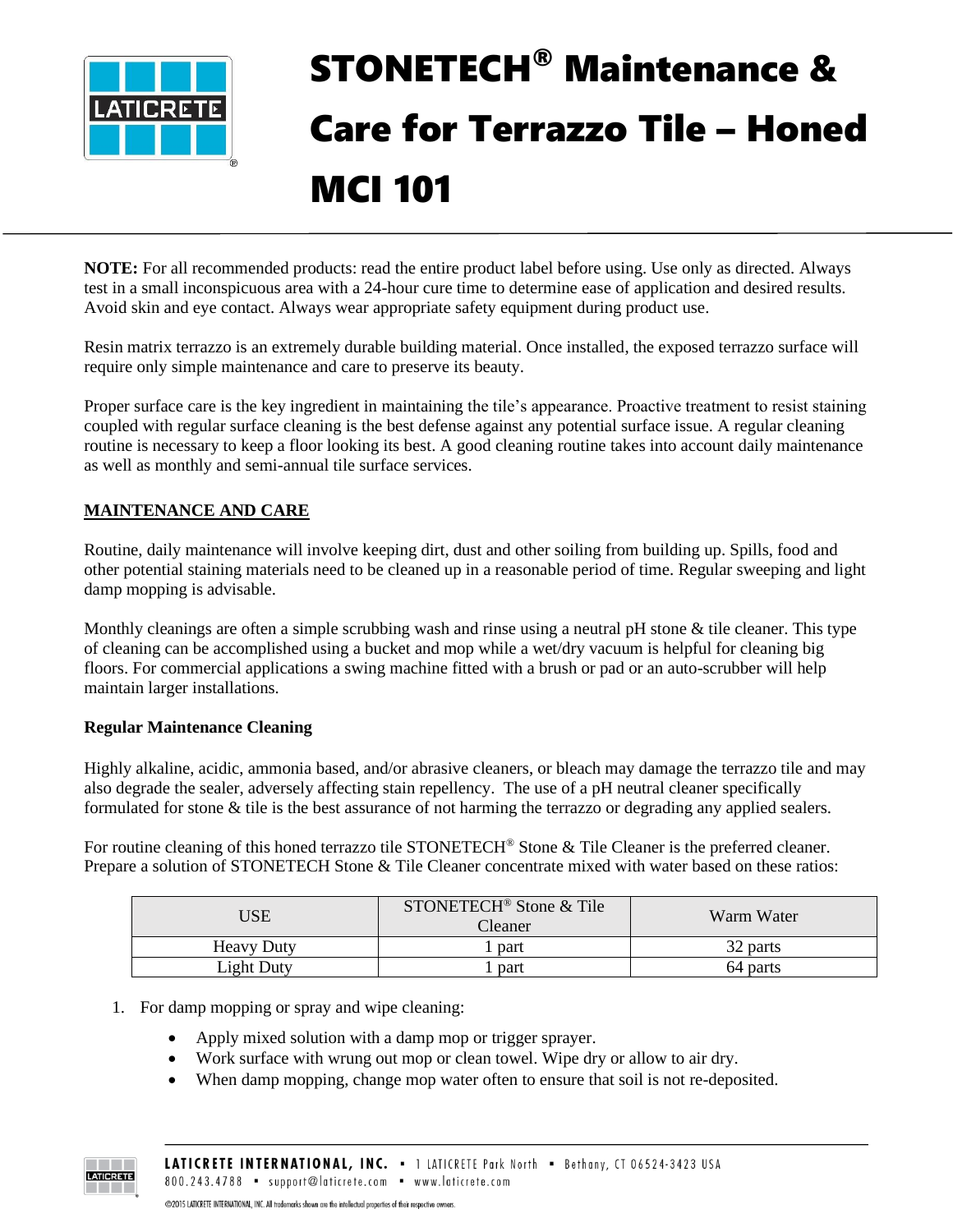- 2. For hand or floor machine cleaning:
	- Apply mixed solution with a mop, sponge or pump type sprayer. Thoroughly wet surface and allow to soak for a few minutes.
	- Agitate/scrub surface with mop, deck brush, or standard 175rpm floor machine fitted with an appropriate scrub pad or brush.
	- Remove cleaning liquid with mop, bucket and wringer or wet/dry vacuum. Scrubbed areas can be allowed to air dry or rinsed thoroughly with fresh water and vacuumed or air dried.
- 3. Let area dry completely before allowing foot traffic to resume.

#### **Heavy Duty Maintenance Cleaning**

Heavy cleaning is sometimes needed to maintain a tile surface in high traffic areas or after being exposed to materials which may require more aggressive cleaning. A method for this type of cleaning is outlined below. Please note that existing sealers are often degraded or stripped out of the tile when using stronger cleaning chemicals or techniques are employed. Resealing is often necessary after this type of cleaning to maintain a stain resistant surface.

Use the STONETECH<sup>®</sup> KlenzAll<sup>™</sup> for this heavy duty cleaning. Prepare a solution of STONETECH KlenzAll concentrate mixed with water based on these ratios:

| Use.                    | <b>STONETECH®</b><br>KlenzAll™ Cleaner | Warm Water | pH   |
|-------------------------|----------------------------------------|------------|------|
| <b>Heavy Duty</b>       | part                                   | 2 parts    | 11.3 |
| Spray Refill            | part                                   | 4 parts    | 11.0 |
| Light Duty              | part                                   | 8 parts    | 10.7 |
| <b>Acid Neutralizer</b> | part                                   | 32 parts   | 10.5 |

- 1. Apply mixed solution with a mop, sponge or sprayer. Avoid applying cleaner on unintended surfaces.
- 2. Lightly rub with a scrub brush or floor machine as needed.
- 3. Remove solution using a sponge, wet/dry vacuum or damp mop.
- 4. Rinse area well with clean water. Vacuum or mop to remove rinse water.

Once the surface is dry, reseal with STONETECH BulletProof® Sealer as needed.

#### **Surface Protection**

Proper tile floor care begins with protection. For this honed terrazzo surface, STONETECH BulletProof Sealer is the preferred protector to provide high quality resistance to water or oil borne stain. Spills picked up in a timely manner will be prevented from absorbing into the tile surface and creating a difficult to remove stain. Allow new installations to cure for a minimum of 72 hours prior to application of sealer.